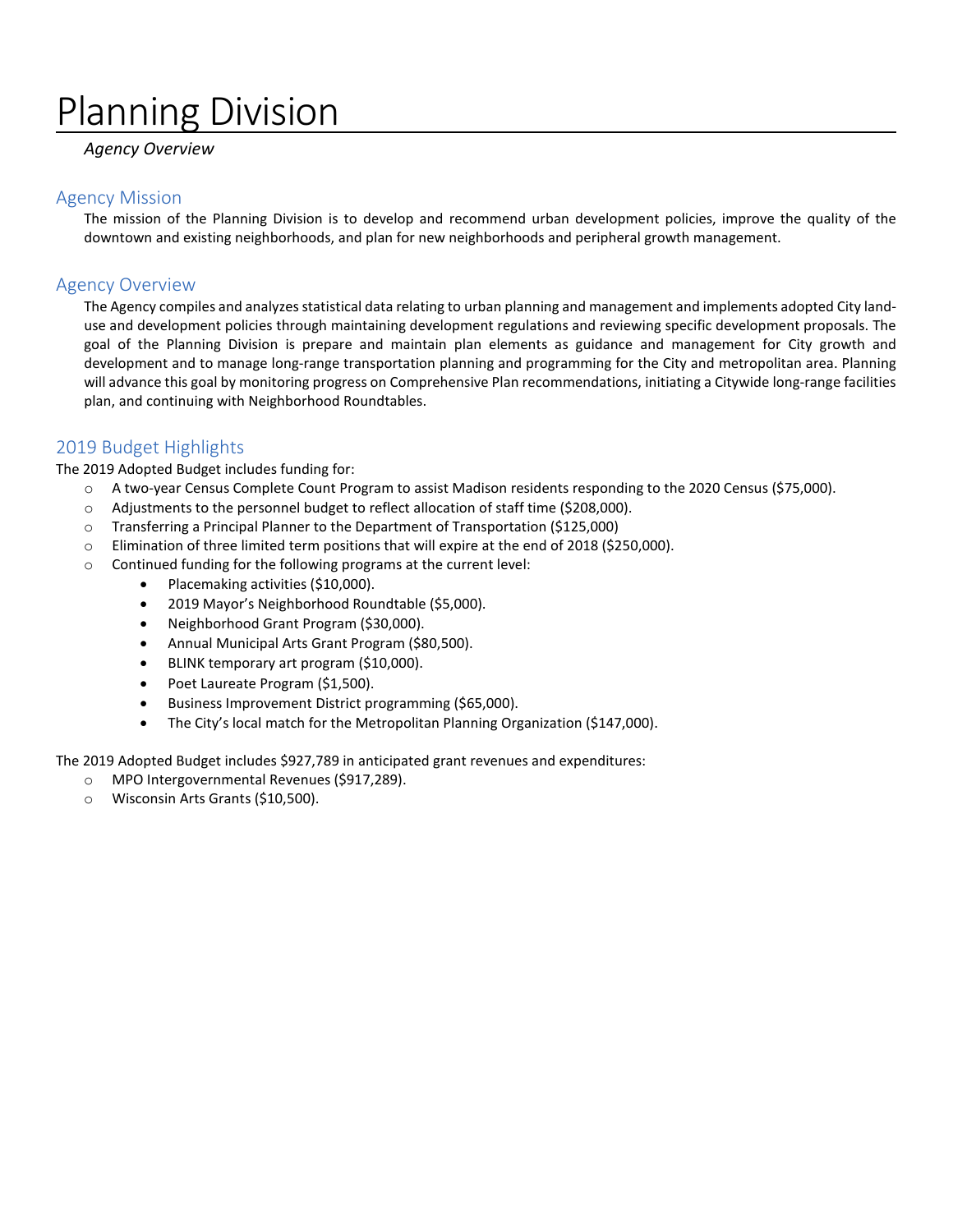# Budget by Service (All Funds)

|                                           | 2017 Actual        | 2018 Adopted       | 2018 Projected     | 2019 Request      | 2019 Executive     | 2019 Adopted   |
|-------------------------------------------|--------------------|--------------------|--------------------|-------------------|--------------------|----------------|
| Revenue                                   |                    |                    |                    |                   |                    |                |
| Neighborhood Planning Preservation        | (21, 310)          | (92, 510)          | (109, 370)         | (42, 510)         | (23,510)           | (23,510)       |
| Comp Planning & Development Revie         | (17, 163)          | (3,000)            |                    | (3,000)           |                    |                |
| <b>Metropolitan Planning Organization</b> | (1, 120, 518)      | (1,053,001)        | (1,089,663)        | (1,065,466)       | (1, 122, 309)      | (1, 122, 309)  |
| <b>Total Revenue</b>                      | $(1, 158, 991)$ \$ | $(1, 148, 511)$ \$ | $(1, 199, 033)$ \$ | $(1,110,976)$ \$  | $(1, 145, 819)$ \$ | (1, 145, 819)  |
| Expense                                   |                    |                    |                    |                   |                    |                |
| Neighborhood Planning Preservation        | 1,202,658          | 1,297,137          | 1,471,020          | 1,172,205         | 1,299,912          | 1,299,912      |
| Comp Planning & Development Revie         | 1,768,882          | 1,826,974          | 1,837,782          | 1,610,988         | 1,803,641          | 1,803,641      |
| <b>Metropolitan Planning Organization</b> | 1,261,477          | 1,190,414          | 1,227,444          | 1,202,879         | 1,271,338          | 1,271,338      |
| <b>Total Expense</b>                      | 4,233,017          | - Ś<br>4,314,525   | Ŝ.<br>4,536,246    | 3,986,072 \$<br>Ŝ | 4,374,891 \$       | 4,374,891      |
| <b>Net General Fund</b>                   | 3.074.026          | 3,166,014          | 3,337,213<br>S     | 2,875,096         | 3,229,072          | 3,229,072<br>s |

# Budget by Fund & Major<br>Fund: General

General

|                                   | 2017 Actual          |     | 2018 Adopted   | 2018 Projected  |     | 2019 Request  |    | 2019 Executive | 2019 Adopted    |
|-----------------------------------|----------------------|-----|----------------|-----------------|-----|---------------|----|----------------|-----------------|
| Revenue                           |                      |     |                |                 |     |               |    |                |                 |
| Intergovernmental Revenues        | (25, 044)            |     |                |                 |     |               |    | (23, 837)      | (23, 837)       |
| <b>Charges for Services</b>       | (5,818)              |     | (6,000)        | (4,100)         |     | (6,000)       |    |                |                 |
| Investments & Contributions       | (5,800)              |     | (13,000)       | (36,500)        |     | (13,000)      |    | (13,000)       | (13,000)        |
| Transfer In                       |                      |     | (16,000)       |                 |     | (16,000)      |    |                |                 |
| <b>Total Revenue</b>              | \$<br>$(36,663)$ \$  |     | $(35,000)$ \$  | $(40,600)$ \$   |     | $(35,000)$ \$ |    | $(36,837)$ \$  | (36, 837)       |
| Expense                           |                      |     |                |                 |     |               |    |                |                 |
| <b>Salaries</b>                   | 1,847,123            |     | 1,968,399      | 2,054,073       |     | 1,700,834     |    | 1,984,939      | 1,984,939       |
| <b>Benefits</b>                   | 594,384              |     | 643,742        | 603,038         |     | 622,985       |    | 612,414        | 612,414         |
| <b>Supplies</b>                   | 73,968               |     | 58,300         | 68,092          |     | 63,225        |    | 63,225         | 63,225          |
| <b>Purchased Services</b>         | 363,159              |     | 347,920        | 428,459         |     | 338,995       |    | 389,357        | 389,357         |
| Inter Departmental Charges        | 85,002               |     | 87,051         | 87,051          |     | 88,455        |    | 85,291         | 85,291          |
| <b>Inter Departmental Billing</b> |                      |     | (41,500)       |                 |     | (41,500)      |    | (41,500)       | (41,500)        |
| <b>Transfer Out</b>               | 147,053              |     | 137,102        | 137,102         |     | 137,102       |    | 172,183        | 172,183         |
| <b>Total Expense</b>              | \$<br>$3,110,688$ \$ |     | $3,201,014$ \$ | 3,377,814       | \$. | 2,910,096 \$  |    | 3,265,909      | \$<br>3,265,909 |
| <b>Net General Fund</b>           | \$<br>3,074,026      | \$. | 3,166,014      | \$<br>3,337,214 | Ś   | 2,875,096     | Ŝ. | 3,229,072      | \$<br>3,229,072 |

## Fund: Other Grants

|                             |    | 2017 Actual        |      | 2018 Adopted       |    | 2018 Projected     |    | 2019 Request     | 2019 Executive   |    | 2019 Adopted  |
|-----------------------------|----|--------------------|------|--------------------|----|--------------------|----|------------------|------------------|----|---------------|
| Revenue                     |    |                    |      |                    |    |                    |    |                  |                  |    |               |
| Intergovernmental Revenues  |    | (39,095)           |      | (935, 572)         |    | (970, 436)         |    | (901, 394)       | (927, 799)       |    | (927, 799)    |
| <b>Charges for Services</b> |    | (2,987)            |      | (40, 837)          |    | (17,000)           |    | (9,000)          | (9,000)          |    | (9,000)       |
| <b>Other Finance Source</b> |    | (933, 194)         |      |                    |    | (10,058)           |    |                  |                  |    |               |
| Transfer In                 |    | (147, 053)         |      | (137, 102)         |    | (160, 939)         |    | (165, 582)       | (172, 183)       |    | (172, 183)    |
| <b>Total Revenue</b>        | \$ | $(1, 122, 329)$ \$ |      | $(1, 113, 511)$ \$ |    | $(1, 158, 433)$ \$ |    | $(1,075,976)$ \$ | $(1,108,982)$ \$ |    | (1, 108, 982) |
| Expense                     |    |                    |      |                    |    |                    |    |                  |                  |    |               |
| <b>Salaries</b>             |    | 665,825            |      | 618,835            |    | 634,215            |    | 626,705          | 650,735          |    | 650,735       |
| <b>Benefits</b>             |    | 182,044            |      | 180,581            |    | 171,016            |    | 167,560          | 164,559          |    | 164,559       |
| <b>Supplies</b>             |    | 24,399             |      | 31,350             |    | 26,277             |    | 31,900           | 33,900           |    | 33,900        |
| <b>Purchased Services</b>   |    | 236,732            |      | 279,581            |    | 323,761            |    | 246,647          | 256,624          |    | 256,624       |
| Inter Departmental Charges  |    | 2,819              |      | 3,164              |    | 3,164              |    | 3,164            | 3,164            |    | 3,164         |
| <b>Total Expense</b>        | Ś. | 1,122,329          | - \$ | 1,113,511          | Ŝ. | 1,158,433          | Ŝ. | 1,075,976 \$     | 1,108,982        | Ŝ. | 1,108,982     |
| <b>Net General Fund</b>     |    | - \$               |      | - \$               |    | $\sim$             | \$ | $\sim$           | \$<br>- \$       |    |               |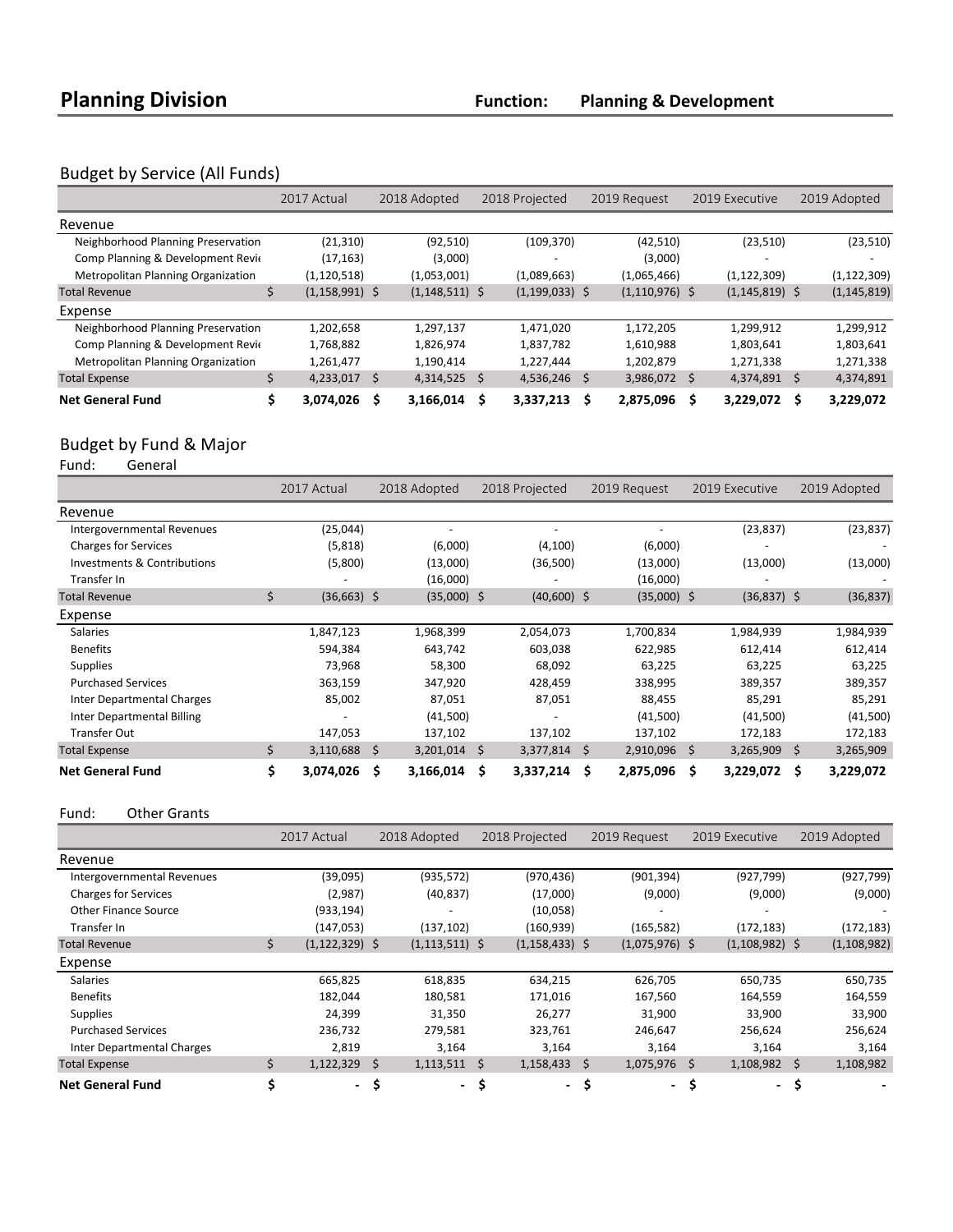*Service Overview*

## **Service:** Comp Planning & Development Review

#### Service Description

This service maintains the City's urban development and growth management policy through the preparation and maintenance of longrange and Comprehensive Plan elements and neighborhood plans, and maintains the City's land development regulations (primarily zoning and subdivision regulations) through the review and evaluation of specific land development proposals. This service also provides data, information, and mapping services, conducts needs assessments, inventories and analyzes urban development policy issues, and maintains the City's geographic database. The goal of this service is to plan for equitable and sustainable growth, efficient use of land, efficient and equitable transportation systems, and complete neighborhoods.

2019 Planned Activities

- Monitor progress toward Comprehensive Plan recommendations.
- Initiate a Citywide Long Range Facilities Plan.
- Initiate City support for the Census Complete Count Committee (\$75,000).
- Planning for the Town of Madison attachment.
- Completion of two to three new subarea plans with engagement by other City of Madison agencies and the public.

#### Service Budget by Account Type

|                           | 2017 Actual | 2018 Adopted | 2018 Projected           | 2019 Request | 2019 Executive           | 2019 Adopted |
|---------------------------|-------------|--------------|--------------------------|--------------|--------------------------|--------------|
| Revenue                   | (17, 163)   | (3,000)      | $\overline{\phantom{0}}$ | (3,000)      | $\overline{\phantom{0}}$ |              |
| Expense                   | 1.768.882   | 1.826.974    | 1.837.782                | 1.610.988    | 1,803,641                | 1,803,641    |
| <b>Net Service Budget</b> | 1.751.718   | 1.823.974    | 1.837.782                | 1.607.988    | 1.803.641                | 1.803.641    |

#### **Service:** Metropolitan Planning Organization

#### Service Description

This service provides staff for the Metropolitan Planning Organization (MPO), which is the designated policy body responsible for cooperative and comprehensive regional transportation planning and decision making for the Madison Metropolitan Planning Area. The responsibilities of the MPO include conducting a planning process for making transportation investment decisions in the metropolitan area, preparing and maintaining a long-range multi-modal transportation plan, and preparing a five-year transportation improvement program to provide transportation investments that meet metropolitan transportation needs. The role of the MPO is to facilitate coordinated and comprehensive regional transportation planning and decision-making that is fair and impartial.

2019 Planned Activities

- Implement a data and performance driven approach for planning and project programming activities.
- Implement multi-year strategic plan to improve data and planning analysis tools.
- Implement the MPO Public Participation Plan recommended strategies for stakeholder and general public involvement in planning activities.

#### Service Budget by Account Type

|                           | 2017 Actual   | 2018 Adopted | 2018 Projected | 2019 Request | 2019 Executive | 2019 Adopted  |
|---------------------------|---------------|--------------|----------------|--------------|----------------|---------------|
| Revenue                   | (1, 120, 518) | (1,053,001)  | (1,089,663)    | (1,065,466)  | (1, 122, 309)  | (1, 122, 309) |
| Expense                   | 1.261.477     | 1.190.414    | 1.227.444      | 1,202,879    | 1,271,338      | 1,271,338     |
| <b>Net Service Budget</b> | 140.959       | 137.413      | 137.781        | 137.413      | 149.029        | 149,029       |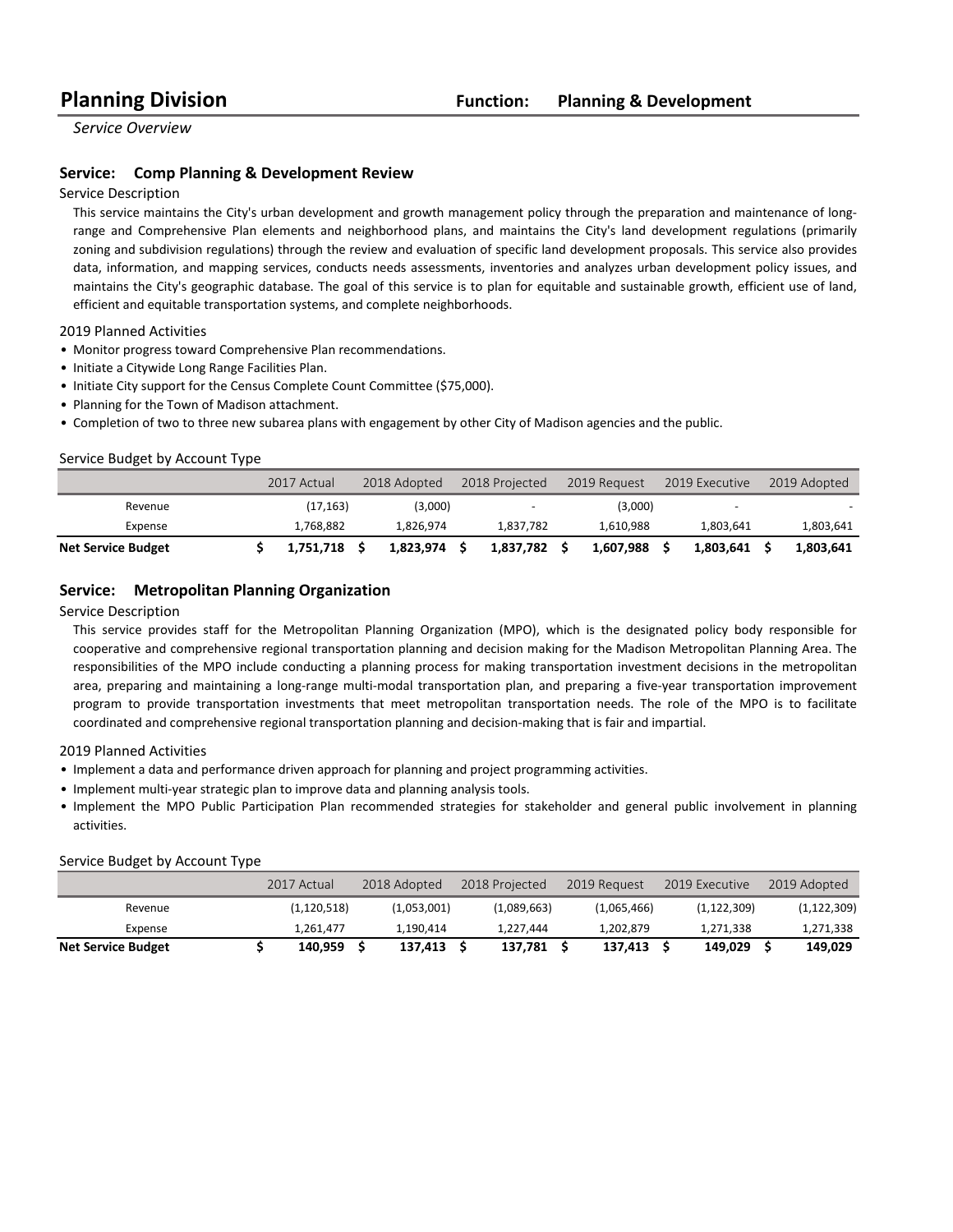*Service Overview*

### **Service:** Neighborhood Planning Preservation & Design

#### Service Description

This service maintains and strengthens existing residential and commercial neighborhoods focusing on the downtown, isthmus, and central city, as well as protecting and enhancing the City's natural, cultural, aesthetic, and historic resources. This service provides neighborhood planning services and technical services to neighborhoods, carries out the City's preservation planning program, administers the Madison Arts program, develops and maintains urban design guidelines, prepares development concept plans, and monitors and recommends changes to the City's land development regulations. The goal of this service is planning for efficient and equitable land use and complete neighborhoods in developed, mature parts of the City, balancing the growth and change in Madison with integration of art and cultural/historic preservation, and building leadership and capacity in neighborhoods.

#### 2019 Planned Activities

- Complete the Historic Preservation Plan.
- Organize of the Mayor's Neighborhood Roundtables.
- Administer Arts Grants and Neighborhood Grants.
- Complete three subarea plans with engagement by other City of Madison agencies and the public.

#### Service Budget by Account Type

|                           | 2017 Actual | 2018 Adopted | 2018 Projected | 2019 Request | 2019 Executive | 2019 Adopted |
|---------------------------|-------------|--------------|----------------|--------------|----------------|--------------|
| Revenue                   | (21, 310)   | (92,510)     | (109, 370)     | (42, 510)    | (23,510)       | (23,510)     |
| Expense                   | 1.202.658   | 1.297.137    | 1,471,020      | 1.172.205    | 1.299.912      | 1,299,912    |
| <b>Net Service Budget</b> | 1.181.348   | 1.204.627    | 1.361.650      | 1.129.695    | 1.276.402      | 1.276.402    |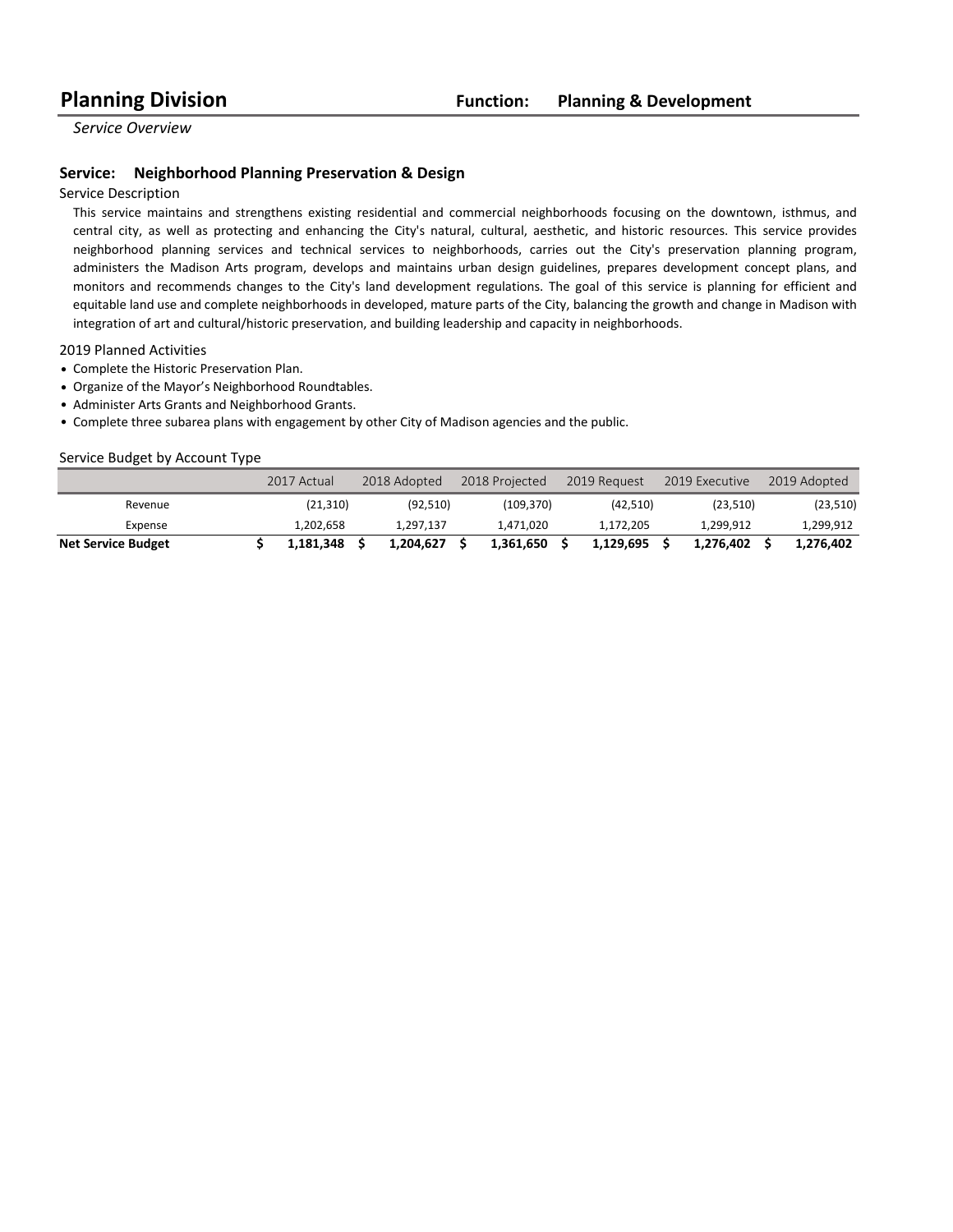**Line Item Detail** 

**Agency Primary Fund: General** 

# **Intergovernmental Revenues**

|                                        | 2017 Actual         | 2018 Adopted                    |    | 2018 Projected   |      | 2019 Request              | 2019 Executive      |      | 2019 Adopted |
|----------------------------------------|---------------------|---------------------------------|----|------------------|------|---------------------------|---------------------|------|--------------|
| <b>Local Revenues Operating</b>        | (22,044)            |                                 |    |                  |      |                           | (23, 837)           |      | (23, 837)    |
| Other Unit of Gov Rev Op               | (3,000)             |                                 |    |                  |      |                           |                     |      |              |
| <b>TOTAL</b>                           | \$<br>$(25,044)$ \$ |                                 | \$ |                  | \$   |                           | \$<br>$(23,837)$ \$ |      | (23, 837)    |
| <b>Charges for Service</b>             |                     |                                 |    |                  |      |                           |                     |      |              |
|                                        | 2017 Actual         | 2018 Adopted                    |    | 2018 Projected   |      | 2019 Request              | 2019 Executive      |      | 2019 Adopted |
| <b>Reproduction Services</b>           |                     | (6,000)                         |    |                  |      | (6,000)                   |                     |      |              |
| Reimbursement Of Expense               | (5,818)             |                                 |    | (4, 100)         |      |                           |                     |      |              |
| <b>TOTAL</b>                           | \$<br>$(5,818)$ \$  | $(6,000)$ \$                    |    | $(4,100)$ \$     |      | $(6,000)$ \$              |                     | \$   |              |
| <b>Investments &amp; Contributions</b> |                     |                                 |    |                  |      |                           |                     |      |              |
|                                        | 2017 Actual         | 2018 Adopted                    |    | 2018 Projected   |      | 2019 Request              | 2019 Executive      |      | 2019 Adopted |
| <b>Contributions &amp; Donations</b>   | (5,800)             | (13,000)                        |    | (36,500)         |      | (13,000)                  | (13,000)            |      | (13,000)     |
| <b>TOTAL</b>                           | \$<br>$(5,800)$ \$  | $(13,000)$ \$                   |    | $(36,500)$ \$    |      | $(13,000)$ \$             | $(13,000)$ \$       |      | (13,000)     |
| <b>Transfer In</b>                     |                     |                                 |    |                  |      |                           |                     |      |              |
|                                        | 2017 Actual         | 2018 Adopted                    |    | 2018 Projected   |      | 2019 Request              | 2019 Executive      |      | 2019 Adopted |
| Transfer In From Capital               |                     |                                 |    |                  |      |                           |                     |      |              |
| <b>TOTAL</b>                           | \$                  | \$<br>(16,000)<br>$(16,000)$ \$ |    |                  | \$   | (16,000)<br>$(16,000)$ \$ |                     | \$   |              |
| <b>Salaries</b>                        |                     |                                 |    |                  |      |                           |                     |      |              |
|                                        |                     |                                 |    |                  |      |                           |                     |      |              |
|                                        | 2017 Actual         | 2018 Adopted                    |    | 2018 Projected   |      | 2019 Request              | 2019 Executive      |      | 2019 Adopted |
| <b>Permanent Wages</b>                 | 1,714,387           | 2,222,922                       |    | 1,978,965        |      | 1,951,357                 | 2,026,938           |      | 2,026,938    |
| <b>Salary Savings</b>                  |                     | (80,000)                        |    |                  |      | (80,000)                  | (80,000)            |      | (80,000)     |
| Salary Reimbursed                      |                     | (208, 524)                      |    |                  |      | (208, 524)                |                     |      |              |
| Premium Pay                            |                     | 24,001                          |    |                  |      | 24,001                    |                     |      |              |
| <b>Compensated Absence</b>             | 44,133              |                                 |    | 37,000           |      |                           |                     |      |              |
| <b>Hourly Wages</b>                    | 59,334              | 10,000                          |    | 14,000           |      | 14,000                    | 14,000              |      | 14,000       |
| Overtime Wages Permanent               | 29,054              |                                 |    | 24,001           |      |                           | 24,001              |      | 24,001       |
| Overtime Wages Hourly<br><b>TOTAL</b>  | 215                 | \$                              | Ŝ. | 107<br>2,054,073 |      | 1,700,834                 | \$                  |      |              |
| <b>Benefits</b>                        | \$<br>1,847,123     | 1,968,399                       |    |                  | \$   |                           | 1,984,939           | \$.  | 1,984,939    |
|                                        |                     |                                 |    |                  |      |                           |                     |      |              |
|                                        | 2017 Actual         | 2018 Adopted                    |    | 2018 Projected   |      | 2019 Request              | 2019 Executive      |      | 2019 Adopted |
| Comp Absence Escrow                    | 49,089              |                                 |    |                  |      |                           |                     |      |              |
| Health Insurance Benefit               | 279,648             | 317,000                         |    | 311,946          |      | 320,511                   | 303,528             |      | 303,528      |
| Wage Insurance Benefit                 | 6,143               | 8,033                           |    | 8,387            |      | 8,993                     | 9,063               |      | 9,063        |
| <b>WRS</b>                             | 120,223             | 149,021                         |    | 132,602          |      | 136,770                   | 138,797             |      | 138,797      |
| <b>FICA Medicare Benefits</b>          | 137,402             | 167,817                         |    | 148,241          |      | 154,840                   | 159,095             |      | 159,095      |
| Post Employment Health Plans           | \$<br>1,879         | 1,871                           |    | 1,861            |      | 1,871                     | 1,931               |      | 1,931        |
| <b>TOTAL</b>                           | 594,384             | \$<br>643,742 \$                |    | 603,038          | - \$ | 622,985                   | \$<br>612,414       | \$   | 612,414      |
| <b>Supplies</b>                        |                     |                                 |    |                  |      |                           |                     |      |              |
|                                        | 2017 Actual         | 2018 Adopted                    |    | 2018 Projected   |      | 2019 Request              | 2019 Executive      |      | 2019 Adopted |
| <b>Office Supplies</b>                 | 5,112               | 3,000                           |    | 3,333            |      | 4,000                     | 4,000               |      | 4,000        |
| <b>Copy Printing Supplies</b>          | 33,907              | 26,000                          |    | 35,019           |      | 28,000                    | 28,000              |      | 28,000       |
| Furniture                              | 1,435               | 2,000                           |    |                  |      | 500                       | 500                 |      | 500          |
| <b>Hardware Supplies</b>               | 5,324               | 5,000                           |    | 3,393            |      | 3,000                     | 3,000               |      | 3,000        |
| Software Lic & Supplies                | 5,315               | 4,000                           |    | 4,469            |      | 4,000                     | 4,000               |      | 4,000        |
| Postage                                | 22,321              | 15,000                          |    | 21,343           |      | 20,000                    | 20,000              |      | 20,000       |
| <b>Books &amp; Subscriptions</b>       | 60                  | 600                             |    | 335              |      | 250                       | 250                 |      | 250          |
| Food And Beverage                      | 494                 | 200                             |    | 200              |      | 975                       | 975                 |      | 975          |
| <b>Building Supplies</b>               |                     | 2,500                           |    |                  |      | 2,500                     | 2,500               |      | 2,500        |
| <b>TOTAL</b>                           | \$<br>73,968        | \$<br>58,300 \$                 |    | 68,092 \$        |      | $63,225$ \$               | 63,225              | - \$ | 63,225       |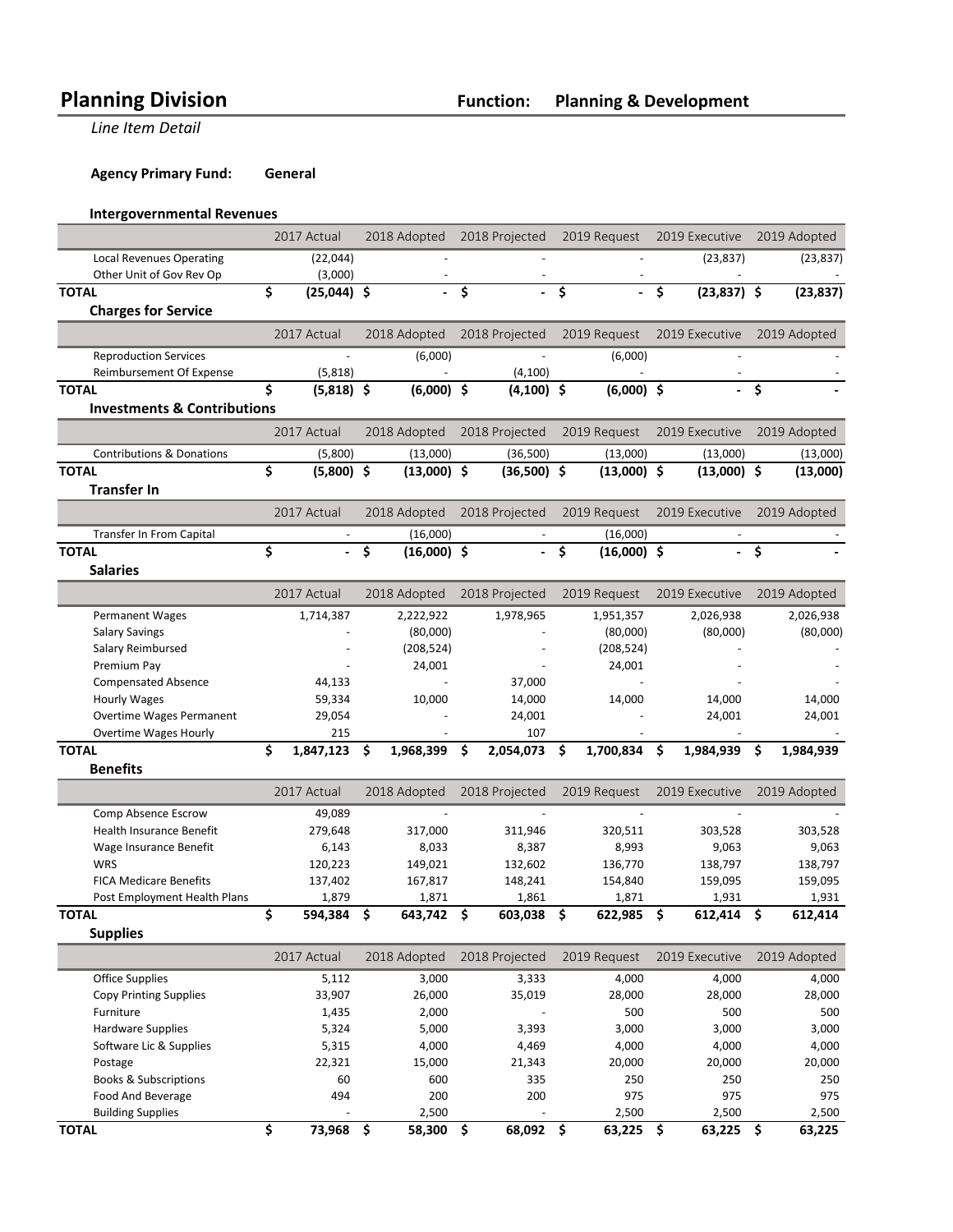**Line Item Detail** 

**Agency Primary Fund: General** 

#### **Purchased Services**

|                                      | 2017 Actual                    | 2018 Adopted        | 2018 Projected           | 2019 Request        | 2019 Executive |     | 2019 Adopted |
|--------------------------------------|--------------------------------|---------------------|--------------------------|---------------------|----------------|-----|--------------|
| Telephone                            | 5,320                          | 4,500               | 2,785                    | 5,000               | 5,000          |     | 5,000        |
| Cellular Telephone                   | 964                            | 1,000               | 1,013                    | 1,000               | 1,000          |     | 1,000        |
| <b>Building Improv Repair Maint</b>  |                                |                     | 1,140                    |                     |                |     |              |
| <b>Facility Rental</b>               | 5,344                          | 500                 | 500                      | 500                 | 500            |     | 500          |
| System & Software Mntc               | 360                            |                     | 4,595                    | 500                 | 500            |     | 500          |
| Recruitment                          | 2,040                          | 1,940               | 500                      | 1,000               | 1,000          |     | 1,000        |
| Mileage                              | 125                            | 400                 | 125                      | 250                 | 250            |     | 250          |
| Conferences & Training               | 14,432                         | 15,000              | 11,713                   | 15,000              | 15,000         |     | 15,000       |
| Memberships                          | 6,879                          | 6,500               | 6,806                    | 7,500               | 7,862          |     | 7,862        |
| <b>Storage Services</b>              | 505                            | 500                 | 408                      | 520                 | 520            |     | 520          |
| <b>Consulting Services</b>           | 88,427                         | 93,500              | 96,500                   | 104,225             | 154,225        |     | 154,225      |
| <b>Advertising Services</b>          | 3,684                          | 11,000              | 7,843                    | 6,000               | 6,000          |     | 6,000        |
| <b>Printing Services</b>             |                                |                     | 475                      |                     |                |     |              |
| <b>Interpreters Signing Services</b> |                                | 280                 |                          |                     |                |     |              |
| <b>Transcription Services</b>        |                                | 300                 |                          |                     |                |     |              |
| <b>Program Services</b>              | 50,000                         |                     |                          |                     |                |     |              |
| Other Services & Expenses            | 28,931                         | 90,500              | 107,441                  | 75,500              | 75,500         |     | 75,500       |
| Grants                               | 156,148                        | 122,000             | 186,615                  | 122,000             | 122,000        |     | 122,000      |
| <b>TOTAL</b>                         | \$<br>363,159                  | \$<br>347,920       | \$<br>428,459            | \$<br>338,995       | \$<br>389,357  | \$. | 389,357      |
| <b>Inter-Departmental Charges</b>    |                                |                     |                          |                     |                |     |              |
|                                      | 2017 Actual                    | 2018 Adopted        | 2018 Projected           | 2019 Request        | 2019 Executive |     | 2019 Adopted |
| ID Charge From Engineering           | 79,364                         | 79,364              | 79,364                   | 80,304              | 80,304         |     | 80,304       |
| ID Charge From Insurance             | 3,656                          | 4,705               | 4,705                    | 4,813               | 3,597          |     | 3,597        |
| ID Charge From Workers Comp          | 1,982                          | 2,982               | 2,982                    | 3,338               | 1,390          |     | 1,390        |
| <b>TOTAL</b>                         | \$<br>85,002                   | \$<br>87,051        | \$<br>87,051             | - \$<br>88,455      | \$<br>85,291   | \$. | 85,291       |
| <b>Inter-Departmental Billings</b>   |                                |                     |                          |                     |                |     |              |
|                                      | 2017 Actual                    | 2018 Adopted        | 2018 Projected           | 2019 Request        | 2019 Executive |     | 2019 Adopted |
| ID Billing To Planning               |                                | (41,500)            |                          | (41,500)            | (41,500)       |     | (41,500)     |
| <b>TOTAL</b>                         | \$<br>$\overline{\phantom{0}}$ | \$<br>$(41,500)$ \$ | $\overline{\phantom{0}}$ | \$<br>$(41,500)$ \$ | $(41,500)$ \$  |     | (41,500)     |

| <b>Transfer Out</b>    |             |              |                |              |                             |         |
|------------------------|-------------|--------------|----------------|--------------|-----------------------------|---------|
|                        | 2017 Actual | 2018 Adopted | 2018 Projected | 2019 Reauest | 2019 Executive 2019 Adopted |         |
| Transfer Out To Grants | 147.053     | 137.102      | 137.102        | 137.102      | 172.183                     | 172,183 |
| <b>TOTAL</b>           | 147.053     | 137.102      | 137.102        | 137.102      | 172.183                     | 172.183 |